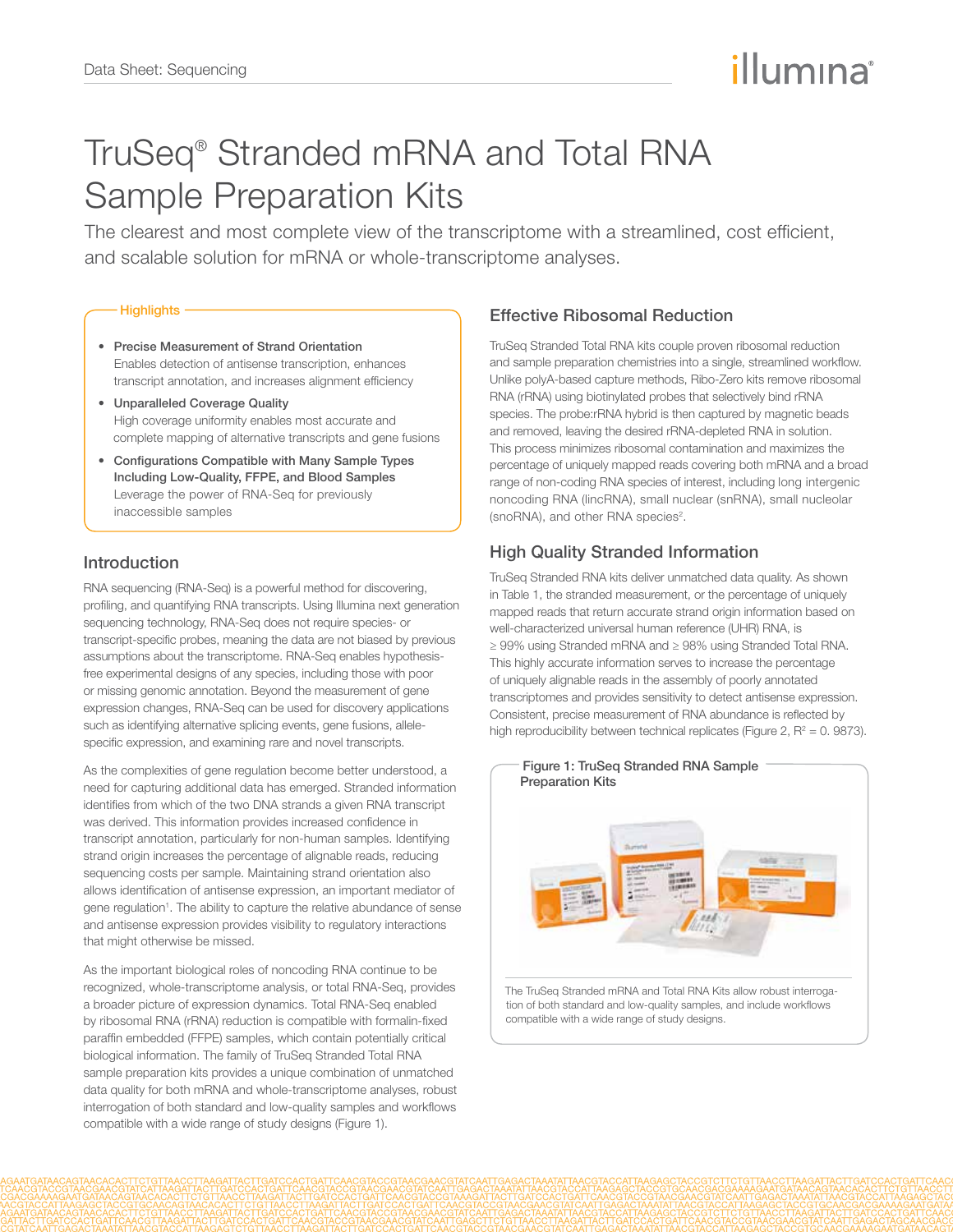### Table 1: Stranded Parameters

| <b>RNA</b>                | <b>TruSeg Sample Prep Method</b> | <b>Percent Aligned</b> | <b>Percent Stranded</b> |
|---------------------------|----------------------------------|------------------------|-------------------------|
| Universal Human Reference | $mRNA*$                          | 84.9%                  | 99.6%                   |
| Human Reference Brain     | mRNA                             | 79.6%                  | 99.0%                   |
| Universal Human Reference | Total RNA with Ribo-Zero**       | 79.0%                  | 98.6%                   |
| Human Reference Brain     | Total RNA with Ribo-Zero         | 73.0%                  | 98.6%                   |

## TruSeq Total RNA for Low-Quality Samples

TruSeq Total RNA enables robust and efficient interrogation of FFPE and other low-quality RNA samples. As shown in Figure 3, coverage across transcripts is high and even in both fresh-frozen (FF) and FFPE samples prepared with the TruSeq Stranded Total RNA kit. The optimized Ribo-Zero™ rRNA removal workflow provides a viable, highly scalable solution for efficient whole transcriptome analysis across samples that have been historically difficult to analyze.

## RNA Analysis of Blood Samples

TruSeq Stranded Total RNA kits with Ribo-Zero Globin enable the efficient, robust interrogation of coding and noncoding RNA isolated from blood samples. A streamlined, automation-friendly workflow applies Ribo-Zero chemistry to simultaneously remove globin mRNA along with both cytoplasmic and mitochondrial rRNA in a single, rapid step (Table 2). In comparison to library preparation after ribosomal RNA reduction only, TruSeq Stranded Total RNA kits with Ribo-Zero Globin reduced globin mRNA levels generated from commercially obtained, blood-derived RNA from 28% to only 0.3% of aligned reads. These kits combine globin mRNA removal, rRNA removal, and library preparation to optimize sequencing output while reducing total assay time, eliminating the need for additional removal chemistry and reducing costs per sample.





TruSeq Stranded Total RNA gives excellent coverage across the top 1,000 expressed transcripts in both fresh-frozen (FF, top) and FFPE (bottom) tumor and matched normal breast tissue, with > 98% aligned stranded reads. X-axis: position along transcript, Y-axis = percent coverage of combined reads.

Figure 3: Even Coverage Across Transcripts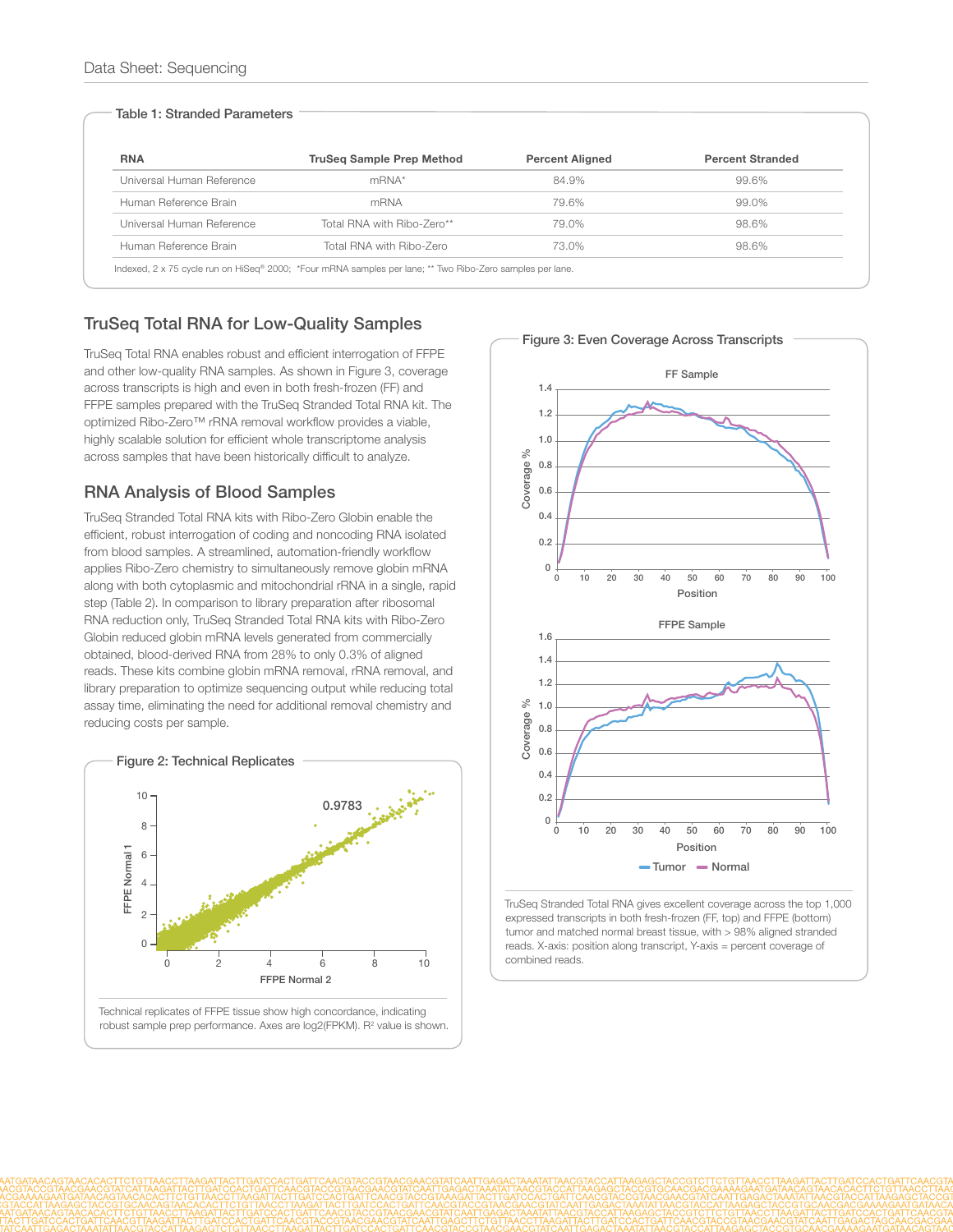

ATP5H expression from chromosome 17 is differentially expressed in breast tumor vs. normal tissue. Using two different sample preparation methods (RZ; Ribo-Zero for total RNA or PolyA-based mRNA) shows differential expression in tumor vs. normal tissues in both preps (Blue). However, only Total RNA with Ribo-Zero reveals differential expression at the locus of a pseudogene (Red, AC087651.1), for which reads are detected in the opposite orientation, as expected. This stranded information would have been lost in a standard mRNA prep.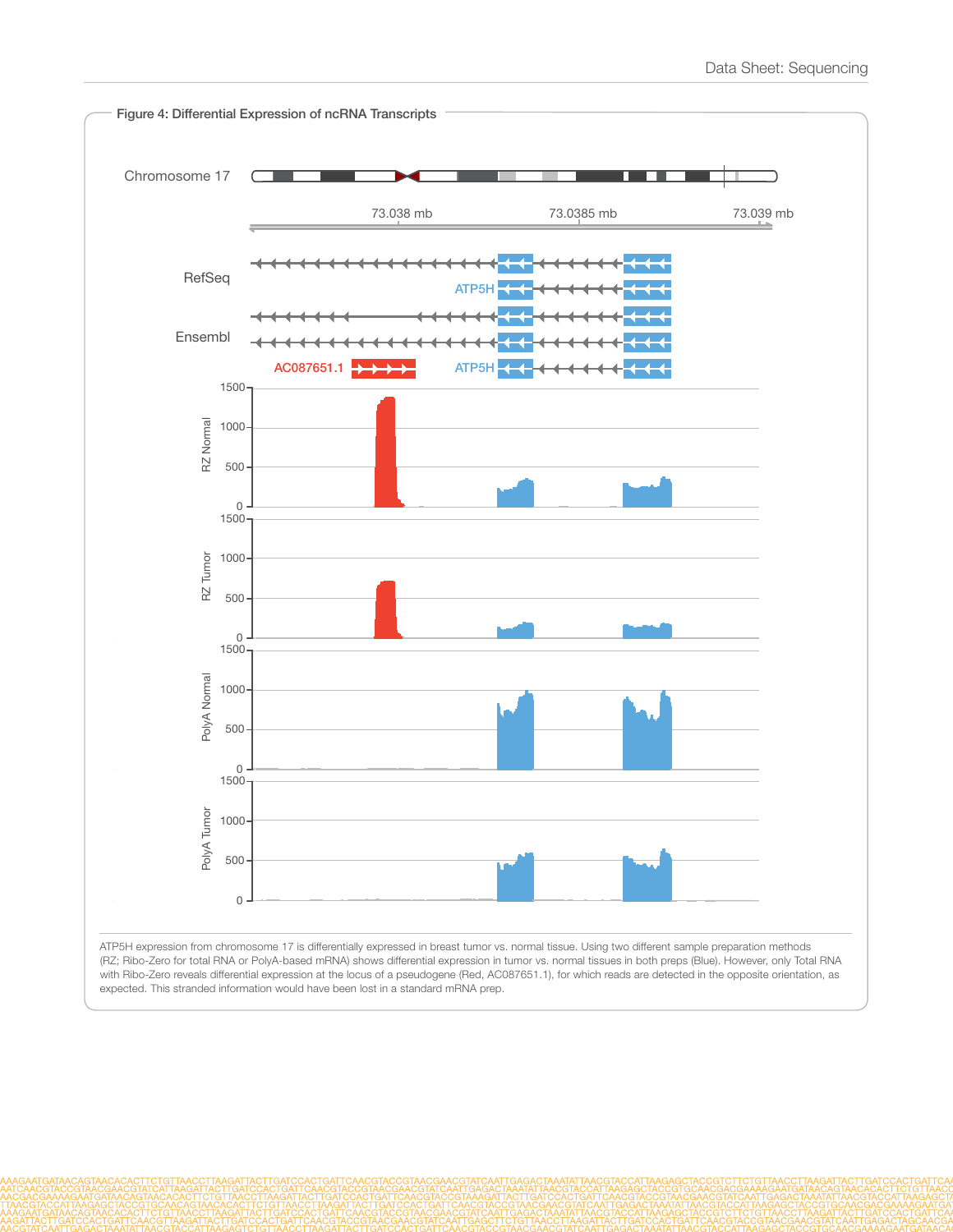#### Table 2: Targeted RNA Species

| <b>Kit Name</b>                                                                    | Cytoplasmic rRNA | Mitochondrial rRNA | Globin mRNA  |
|------------------------------------------------------------------------------------|------------------|--------------------|--------------|
| TruSeg Stranded Total RNA Sample Preparation Kit<br>with Ribo-Zero Human/Mouse/Rat | Targeted         | Not targeted       | Not targeted |
| TruSeg Stranded Total RNA Sample Preparation Kit<br>with Ribo-Zero Gold            | Targeted         | Targeted           | Not targeted |
| TruSeg Stranded Total RNA Sample Preparation Kit<br>with Ribo-Zero Globin          | Targeted         | Targeted           | Targeted     |

 Several TruSeq Stranded Total RNA with Ribo-Zero kit configurations are available to suit a range of study designs, providing highly efficient removal of cytoplasmic rRNA, cytoplasmic and mitochondrial rRNA, or both forms of rRNA in addition to globin mRNA.

## Differential Expression of Noncoding RNA

Maintaining strand information of RNA transcripts is important for many reasons. The example in Figure 4 shows a differentiallyexpressed transcript of the *ATP5H* gene in breast tumor and normal tissue prepared using the TruSeq RNA with Ribo-Zero compared to a standard polyA-based method. Both TruSeq Stranded Total RNA and polyA-prepared samples detect the differential expression of ATP5H between tumor and normal samples. However, using the Stranded Total RNA sample preparation kit, differential expression in reverse orientation at the position of pseudogene transcript AC087651.1 is also detected in the expected, opposite strand orientation.

The example in Figure 5 shows that TruSeq Stranded Total RNA enables reliable detection of differential expression across multiple forms of ncRNA, including lincRNA, snRNA, snoRNA, and other RNA species.

## Flexible Workflow Configurations

The TruSeq Stranded mRNA and Total RNA kits offer solutions optimized for your individual experimental needs. Each kit includes two workflows: the high throughput protocol is ideally suited for projects with ≥ 48 samples, and the low throughput protocol is best suited for projects with ≤ 48 samples. Stranded Total RNA configurations are available for targeting the removal of either cytoplasmic rRNA only, or both cytoplasmic plus mitochondrial rRNA (Table 3). In a comparison using Universal Human Reference RNA, TruSeq Stranded Total RNA kits with Ribo-Zero Human/Mouse/Rat and Gold both reduced cytoplasmic rRNA to < 2% of aligned reads, whereas those with Ribo-Zero Gold additionally reduced mitochondrial rRNA from 7% to only 0.02% of aligned reads.

## **Conclusion**

TruSeq Stranded mRNA sample prep kits provide the clearest, most complete view of the transcriptome, providing precise measurement of strand orientation, uniform coverage, and highconfidence discovery of features such as alternative transcripts, gene fusions, and allele-specific expression. TruSeq Stranded Total RNA kits couple all of the benefits of TruSeq RNA preparation kits with Ribo-Zero ribosomal reduction chemistry, providing a robust and highly scalable end-to-end solution for whole-transcriptome analysis compatible with a wide range of samples, including nonhuman and FFPE.

 $\frac{5}{1}$ −5 0 5 10 15  $\subseteq$ Ribo-Zero Tumor FPKM Ribo-Zero Tumor FPKM Ю  $\circ$ LÇ. −5 0 5 10 15 Ribo-Zero Normal FPKM **O** lincRNA **O** snoRNA o misc RNA **o** snRNA With TruSeq Stranded Total RNA sample preparation, differential

expression across a range of non-coding RNA species, including long intergenic noncoding RNA (lincRNA), small nuclear (snRNA) and small nucleolar (snoRNA) and other species (misc RNA) can be detected between tumor and normal tissues (four replicates per sample, false discovery rate (FDR) = 0.05).

#### Figure 5: Detection of ncRNA Expression